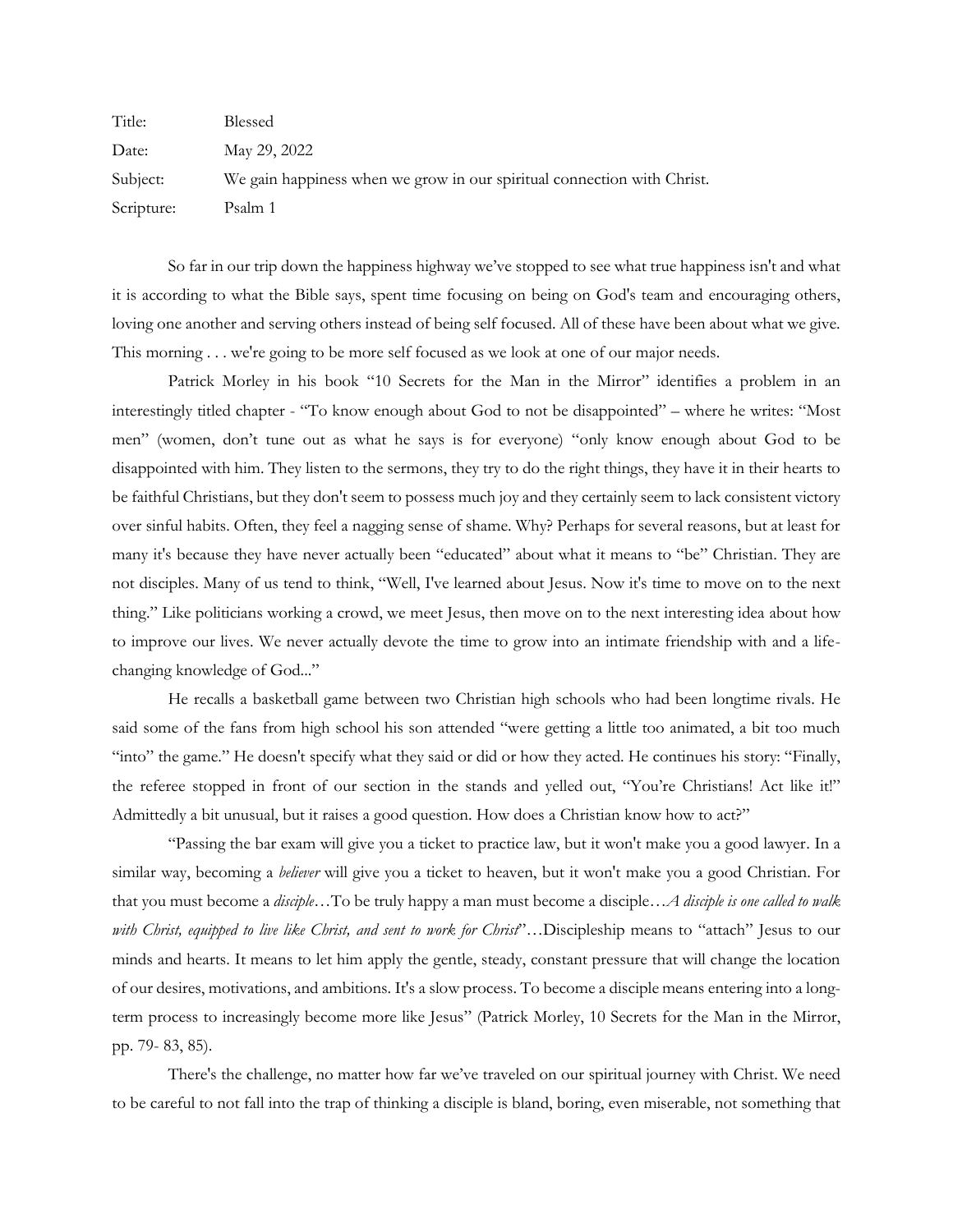will produce happiness. This doesn't mean we'll never have any setbacks in our walk with the Lord. We're going to link discipleship to holiness as discipleship is meant to produce holiness. Holiness is becoming more like Christ in our attitudes, lifestyle, words, actions and thoughts.

Read Psalm 1.

Most translations of v. 1 use the word "blessed." The New Living Translation, "Oh, the joys." The Amplified reads "Blessed [fortunate, prosperous, and favored by God]." The original Hebrew can be understood as happiness or how happy with an exclamation mark following it (source: biblehub.com).

The first of the 150 Psalms sets the tone for the entire book and serves as a summary of Scripture even though it doesn't use New Testament wording. It sets up a distinction between the only two kinds of people there are. There's the righteous who've established a relationship with God. They are the people of God and walk according to his ways. There's sinners - the wicked - who haven't, aren't and don't.

First let's look at the end game for the two groups beginning with the wicked. V. 4 describes them as chaff blown away by the wind. One of the worst jobs on the farm was baling hay when the hay was really dry and dusty or combining oats when there was no breeze or you were downwind from the breeze. And if it was hot day where we were sweating, the dust and chaff stuck to us, making us itch and be uncomfortable.

Ancient harvesters depended upon the wind to help separate the edible part of the grain from the nonedible. After beating the stalks into the ground or having oxen walk over them, workers would throw the material into the air so the wind could blow the light chaff away to leave the good grain. The chaff would be burned for fuel or simply discarded.

The wicked are like chaff. They have no spiritual substance, are of no value. They won't stand in the judgment. They'll be blown away by the wind of God and find themselves in hell forever. They'll be subjected to the fire of his wrath. They'll be in a state of continually perishing.

Contrast the righteous. In v. 3 they're compared to a tree planted in a conducive setting. It has sufficient water to provide nutrients and strength. The tree isn't subjected to seasonal changes as their leaf doesn't wither.

This results in life, vibrancy. It produces fruit. What good is a fruit tree that doesn't bear fruit? What good is a cherry tree that doesn't bear cherries? Jean and I had a cherry tree at our first house. The blossoms were nice to look and smelled great, much better than a Bradford pear tree. Whoa. Nasty. As nice as the appearance and smell were, we anticipated and were interested in the fruit the tree would bear. The only problem, so were the birds. They devoured most of the crop before it was ready. At least the birds were blessed by the crop.

Followers of Jesus Christ should be like trees planted by water. The water they drink from is the water of life that comes from Jesus. He provides the nutrients necessary for growth. The purpose isn't just to look good on the outside but to bear fruit. It's to be done in and out of the storms of life as the leaf doesn't wither because it maintains the connection to the source. Sounds a lot like the teaching given by Jesus – he's the vine, his followers are the branches and his followers need to remain connected to him so they can bear fruit.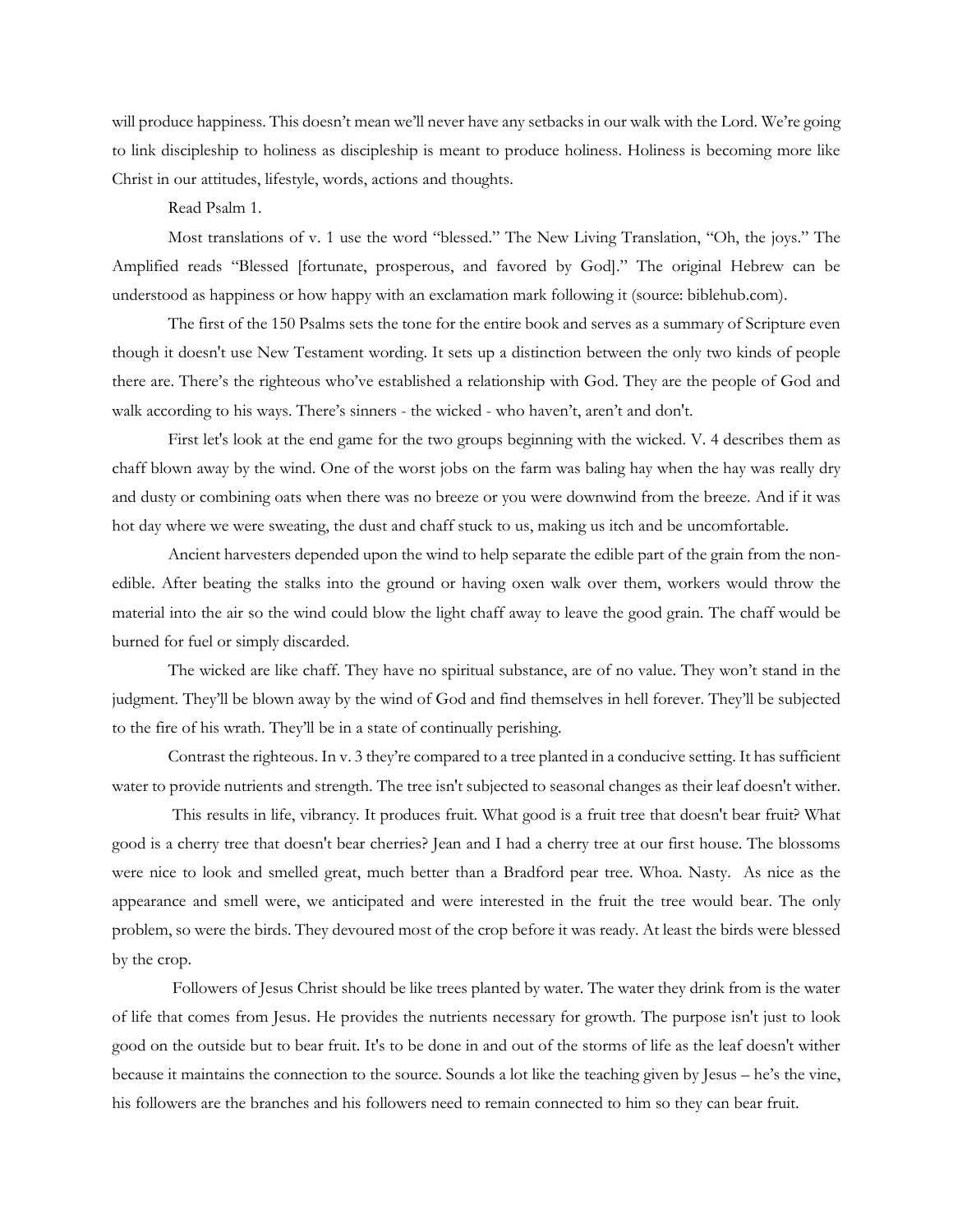There's the word prosper that some misinterpret. The Hebrew means to push forward (source: biblehub.com), to bring to perfection [\(Jamieson-Fausset-Brown Bible Commentary\)](https://biblehub.com/commentaries/jfb/psalms/1.htm). As one person expresses God's intent: "All his actions, being directed by the word, providence and grace of God, shall be crowned with success in one respect or another, (for even disappointments, losses, and afflictions, shall work for his good,) and with a blessed effect or end" (Benson Commentary). We are being pushed toward the ultimate blessing of being with Jesus in heaven.

You may have heard it said that happiness and holiness are opposites, that God created us to be holy not happy. That false distinction is prevalent because of a desire for followers of Jesus Christ to be separate from the world system and what it says provides happiness – things like fame, power, prestige, money. This sometimes results in saying that all happiness or being concerned about happiness is wrong.

When our daughter Tiffani was young, she did something Grandpa Essink found funny but she didn't find all that funny. As a little child, she was quite serious when she blurted out, "No laughing grandpa."

Puritans are viewed as the no laughing, no fun, no happiness Christians. Stereotyped as wearing black, being ultra-serious and scowling all the time. That's far from the truth. Thomas Brooks (1608–1680) authored a 450-page book titled: *The Crown and Glory of Christianity: Or, Holiness, The Only Way To Happiness* (1662). "Holiness differs nothing from happiness but in name…Holiness is happiness in the bud, and happiness is holiness at the full. Happiness is nothing but the quintessence of holiness…God is the author of all true happiness; he is the donor of all true happiness…He that hath him for his God, for his portion, is the only happy man in the world."

Other great preachers thought the same way. John Wesley: "When we first know Christ…then it is that happiness begins; happiness real, solid, substantial." Charles Spurgeon: "Holiness is the royal road to happiness. The death of sin is the life of joy." Matthew Henry (1662–1714): "Those only are happy, truly happy, that are holy, truly holy…goodness and holiness are not only the *way* to happiness but happiness *itself*."

Bring it in to our day. John Piper on an episode of his *Ask Pastor John*: "Happiness is part of holiness. If you tried to describe for me what it means to be a holy person, leaving out happiness in God, you can't do it. There is no such thing as holiness *minus* happiness in God. Happiness in God is — I will risk it — the *essence* of holiness…When we say God is most glorified in you when you are most satisfied in him, we are saying the essential warfare of holiness, or sanctification, is the warfare to be satisfied in God."

Hearing these words helps us think of holiness and happiness not as enemies. The purpose behind this series is to focus on what constitutes true happiness. In terms of Psalm 1, what true blessedness is.

What allows a person to be proclaimed blessed? V. 1 speaks of what he doesn't do. He doesn't lean to the side of wickedness. There's to be a separation from wickedness. In Christian terms, this begins when a person is born again. They've chosen to follow the God of the Bible rather than any other belief system.

The second part means they don't plant their roots in the city of wickedness. Abraham's nephew Lot is referred to as a righteous man who lived in the city of Sodom and was distressed by the filthy lives of the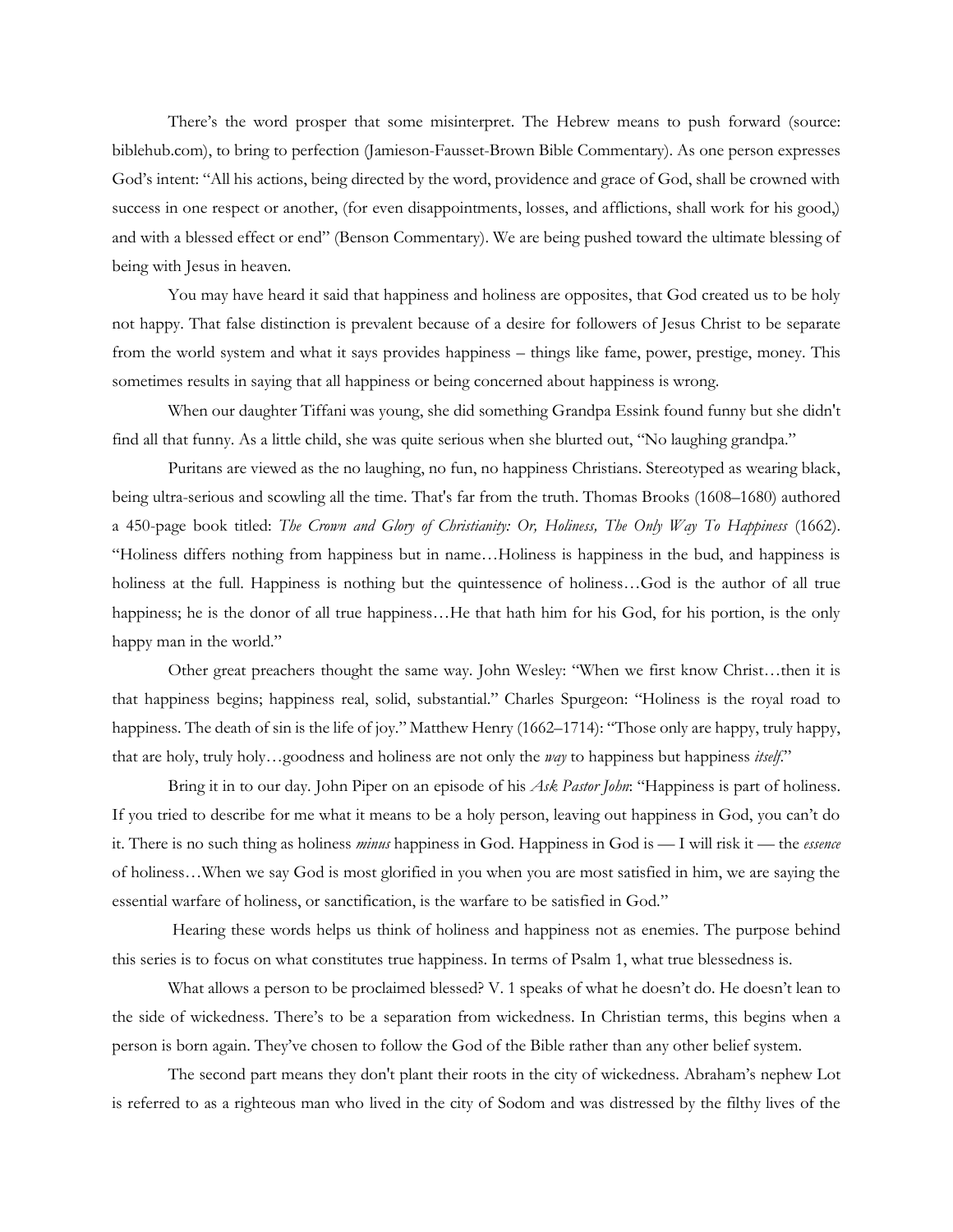lawless men (2 Peter 2:7). It's hard for us to understand how he could be righteous and willingly subject himself and his family to continually reside in the middle of the wickedness. He certainly doesn't seem like he was blessed and/or happy.

We aren't to be like Lot. We're to distance ourselves from the ways of sinners and from following their counsel. It's impossible to remove ourselves from living in the world. The only way to do so is through death. We live in the world, try to reach people who are under the world system opposed to God and need Jesus as their Savior, but we aren't to be conformed to the world's ways and standards. We should be distressed by them.

V. 2 shows us what the righteous do. "His delight is in the law of the Lord." He takes pleasure and finds happiness in God's Word. He spends time interacting with it, meditating on it, letting it murmur through his mind. Day and night.

We can make it one of the first things we think about, whether we read something in God's word or recall a verse or verses. We can use it as a means of going to sleep -- thinking God's words or singing songs. And do so when we wake up in the middle of the night. It helps to orient our beings.

The person who engages in delighting in the Lord and meditating on his law invests time. He disciplines himself. He schedules it in his routine. He forms the habit. Have you ever noticed it's easier to break a good habit than to form one? For instance, flossing your teeth. Skip a day and if we're not careful it becomes a second day and then another day and another day. It's harder to get back in the habit.

Form the habit of getting into God's Word. Mark out the time. Set aside a place. I usually do my Bible reading when I get to my office. I can read and walk at the same time. Prayer is a little bit harder because when I walk and pray, I see stuff which makes me think of other stuff. This past week I took some time just to sit in a chair to try to be still before the Lord and pray. Sometimes the problem is that when you sit still and close your eyes, you'll fall asleep, so that's something else to deal with.

When we're increasing in holiness, growing to be like God and set apart to him, becoming more of a disciple, when we are growing spiritually, becoming more spiritually mature, turning into the person Jesus wants us to be, we'll grow in true happiness.

Let's jump ahead to some verses from the New Testament where we find similar teaching. Luke 11:28. Jesus had just been accused of casting out demons by the power of the devil. He pointed out the falseness of that idea by stating a kingdom divided against itself can't stand and that he had greater power than the devil. He then spoke of an evil spirit that came out of a man. It couldn't find any place to go. It returned to the man who was like an empty house. The spirit brought seven other spirits along to fill the void. The condition of the man was worse than it had been at first. Reforming a life isn't enough. A person needs to have God inside.

A woman in the crowd shouted this was absolutely fantastic teaching, partially because it silenced Jesus' detractors. She proclaimed, "Blessed is the mother who gave you birth and nursed you." Jesus' response is in Luke 11:28. READ.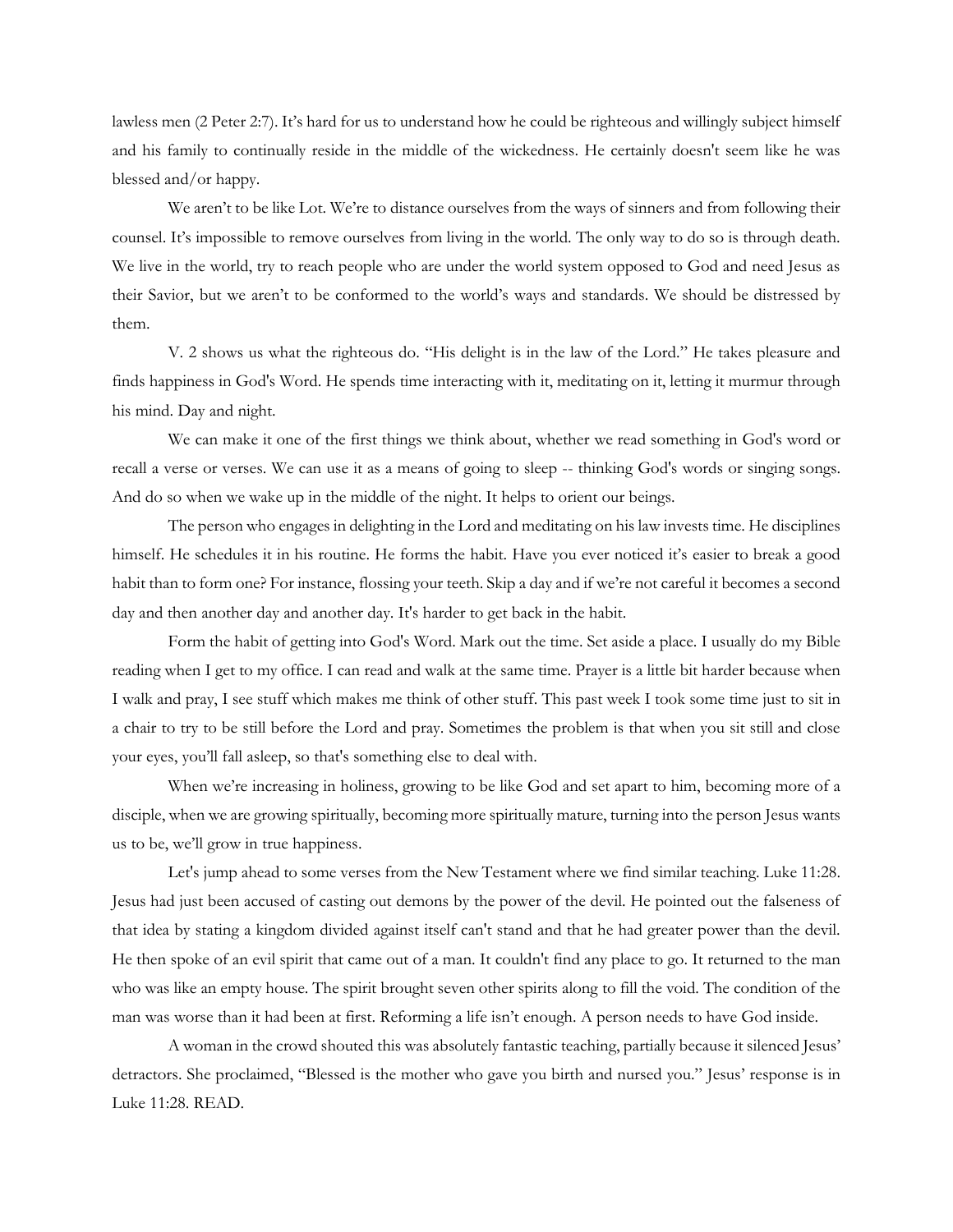"Blessed are those who hear and obey." I'm sure Jesus thought his mother was wonderful, great and appreciated that she bore him. But he says the true blessing isn't for someone who gave birth to him but those to whom he gives spiritual birth and who hear and do the word of God.

Though it isn't stated, we certainly could make the case for the opposite: unblessed or unhappy are those who don't hear the word of God or who hear the word God but don't obey it. This could be one of the causes of why there are so many Christian sourpusses.

Jesus made this same connection after he washed the disciples' feet. He told them he provided an example: "Now that you know these things, you will be blessed if you do them" (John 13:17). He goes on to give some of what blessing means. These people will be loved by the Father (John 14:21), the Father and Son will make their home with them (John 14:23), they'll remain in the love of Christ (John 15:10), and will be his friends (John 15:14).

Jesus gave a picture of the difference between the blessing received by those who belong to him and what happens to those who don't (Matthew 7:24 - 27). Two men built houses. One man built his on a rock. It withstood the rain and storm and winds and the rising river because it was build on a solid foundation. The other person built a house on the sand – nice, smooth, easy to move sand. The storm and the wind and the raging streams came and the house collapsed. The first man, the wise man, represents those who hear the words of Jesus and put them into practice. The other person characterizes those who hear the words and don't put them into practice. We could ask: which of the two is going to be happy, eternally unhappy?

Jesus prayed that the Father would sanctify his followers by the truth (John 17:17). He wanted them to be set apart in the continuing work of allowing God to have his way in their lives. It comes through surrendering and yielding ourselves.

Jesus doesn't leave us out in the cold when it comes to the main method God uses. He tells us it's through the truth which is the Word of the Father. We understand and believe this refers to the Bible, God's holy word, Scripture. It's the tool he's going to use. It's the mirror we look into to see what it says, hear and not forget what we've heard but put it into practice and therefore will be blessed (James 1:22 – 25).

More from Morley: "When a man takes time to be "with Jesus," what will he learn? The disciples who sat at Jesus' feet learned what it meant to love, pray, worship, serve, cry, obey, humble themselves, be under authority, resolve conflict, take care of the poor, resist evil, denounce hypocrisy, and have compassion -- all in the very way Jesus did those things" (10 Secrets for the Man in the Mirror, p. 86).

The number one Sunday School kids' song is "Jesus loves me this I know for the Bible tells me so." There's another one that's often sung with actions: "Read your Bible, pray every day and you'll grow, grow, grow." The second verse looks at the opposite approach: "Neglect your Bible, forget to pray and you'll shrink, shrink, shrink."